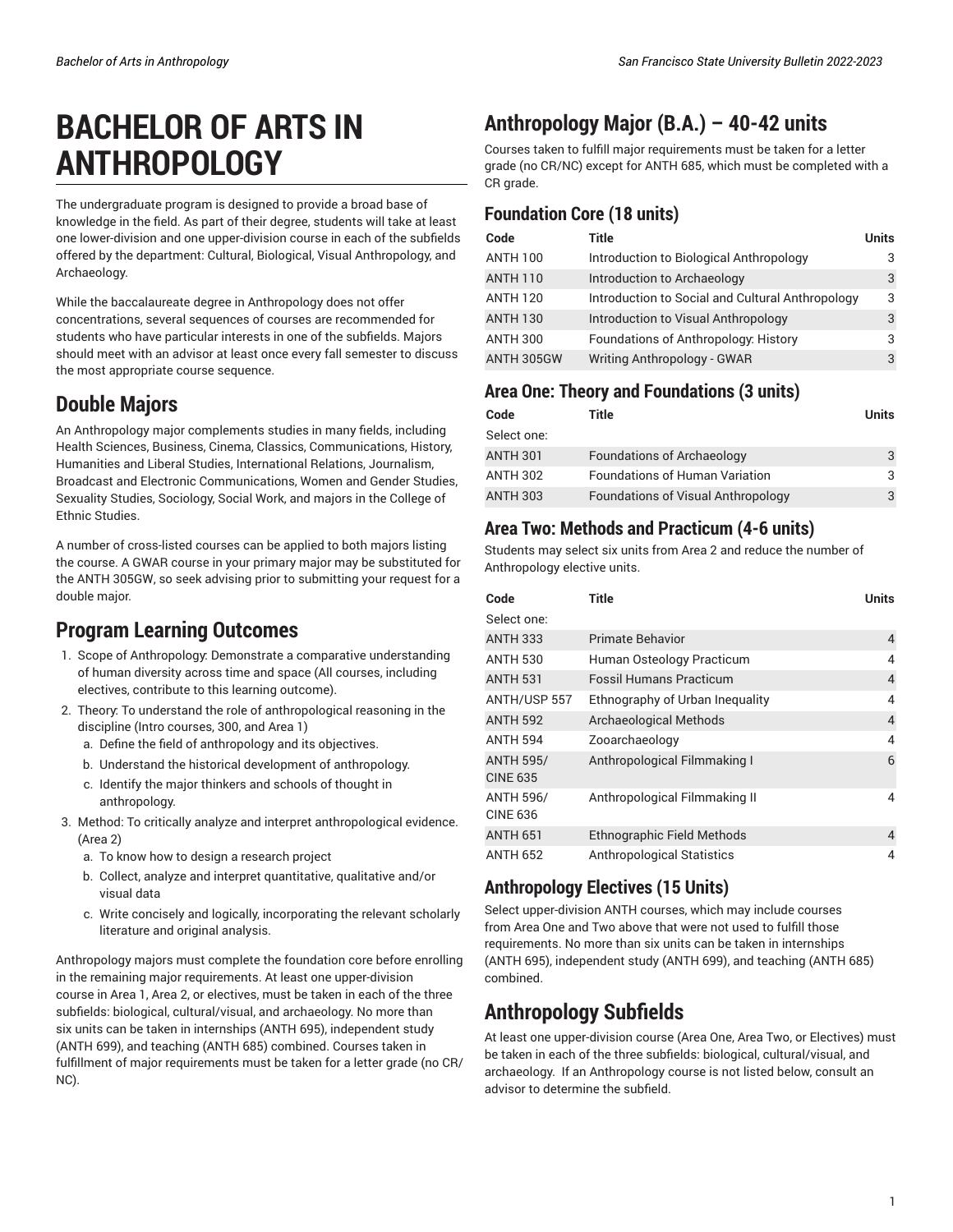#### **Biological Anthropology**

| Code            | Title                                 | Units |
|-----------------|---------------------------------------|-------|
| <b>ANTH 302</b> | <b>Foundations of Human Variation</b> | 3     |
| <b>ANTH 333</b> | <b>Primate Behavior</b>               | 4     |
| <b>ANTH 530</b> | Human Osteology Practicum             | 4     |
| <b>ANTH 531</b> | <b>Fossil Humans Practicum</b>        | 4     |
| <b>ANTH 535</b> | Paleopathology                        | 3     |
| <b>ANTH 545</b> | Bioarchaeology                        | 3     |

#### **Cultural Anthropology**

| Code            | <b>Title</b>                                               | <b>Units</b>             |
|-----------------|------------------------------------------------------------|--------------------------|
| <b>ANTH 303</b> | <b>Foundations of Visual Anthropology</b>                  | 3                        |
| <b>ANTH 315</b> | <b>Regional Ethnography</b>                                | 3                        |
| <b>ANTH 316</b> | Contemporary Culture of Greece: The Past in the<br>Present | 3                        |
| <b>ANTH 319</b> | Cultures of the Middle East and North Africa               | 3                        |
| <b>ANTH 320</b> | Racism: Cross-Cultural Analysis                            | 3                        |
| <b>ANTH 321</b> | <b>Endangered Cultures</b>                                 | 3                        |
| <b>ANTH 325</b> | Work, Money, and Power                                     | 3                        |
| <b>ANTH 327</b> | Anthropology and Film                                      | 3                        |
| <b>ANTH 328</b> | Anthropology and Photography                               | 3                        |
| <b>ANTH 420</b> | <b>Media and Dissent</b>                                   | $\overline{4}$           |
| <b>ANTH 500</b> | Language and Cultural Systems of North American<br>Indians | 3                        |
| <b>ANTH 501</b> | Latin America: The National Period                         | 3                        |
| <b>ANTH 551</b> | Anthropology of the Body                                   | 3                        |
| <b>ANTH 555</b> | Urban Anthropology                                         | 3                        |
| <b>ANTH 557</b> | Ethnography of Urban Inequality                            | 4                        |
| <b>ANTH 569</b> | Cross-Cultural Aspects of Sex and Gender                   | 3                        |
| <b>ANTH 585</b> | <b>Globalization and World Cultures</b>                    | 3                        |
| <b>ANTH 590</b> | <b>Feminist Anthropology</b>                               | 3                        |
| <b>ANTH 595</b> | Anthropological Filmmaking I                               | 6                        |
| <b>ANTH 596</b> | Anthropological Filmmaking II                              | $\overline{\mathcal{L}}$ |
| <b>ANTH 630</b> | <b>Medical Anthropology</b>                                | 3                        |
| <b>ANTH 631</b> | <b>STEM and Social Justice</b>                             | 3                        |
| <b>ANTH 651</b> | <b>Ethnographic Field Methods</b>                          | 4                        |
| <b>ANTH 657</b> | <b>Ethnography of Dance</b>                                | 3                        |

**Archaeology**

| Code            | Title                                            | Units          |
|-----------------|--------------------------------------------------|----------------|
| <b>ANTH 301</b> | <b>Foundations of Archaeology</b>                | 3              |
| <b>ANTH 326</b> | Origins of Art and Visual Representation         | 3              |
| <b>ANTH 356</b> | Archaeology of California                        | 3              |
| <b>ANTH 460</b> | <b>Historical Archaeology</b>                    | 3              |
| <b>ANTH 470</b> | Archaeology of Mexico and Central America        | 3              |
| <b>ANTH 471</b> | The Ancient Maya                                 | 3              |
| <b>ANTH 490</b> | Ancestors or Data? Culture, Conflict, and NAGPRA | 3              |
| <b>ANTH 592</b> | <b>Archaeological Methods</b>                    | $\overline{4}$ |
| <b>ANTH 594</b> | Zooarchaeology                                   | $\overline{4}$ |
| <b>ANTH 609</b> | Approaches to the African Past                   | 3              |
|                 |                                                  |                |

**Note:** A minimum of 30 upper-division units must be completed for the degree (including upper-division units required for the major, general education, electives, etc.). Students completing this major may not reach the required number of upper-division units required for graduation.

Additional upper-division courses may be needed to reach the required total.

### **Complementary Studies**

All candidates for the Bachelor of Arts in Anthropology must complete at least 12 units of Complementary Studies from courses outside the primary prefix for the major and not cross-listed with the primary prefix for the major. Students who complete a second major, a minor, or a minimum of 12 units in an approved Study Abroad program, automatically complete the Complementary Studies requirement, and units may be double-counted toward the major where applicable.

Other options for Complementary Studies are:

- 1. Foreign Language: 12 units in a single foreign language; or
- 2. Related Subjects: 12 units of coursework in related disciplines with the approval of an Anthropology Department advisor.

Related disciplines typically include courses in the College of Ethnic Studies, Classics, Geology, Geography, Sexuality Studies, Sociology, History, Language Studies, and Women and Gender Studies. Up to 6 units may be double-counted toward fulfillment of the University-wide elective units for the major. Units may be upper-division, lower-division, transfer, or resident units.

Students who have earned AA-T or AS-T degrees and are pursuing a similar B.A. degree at SF State are required to fulfill the Complementary Studies requirement as defined by the major department. Students should consult with a major advisor about how transfer units and/or SF State units can best be applied to this requirement to ensure degree completion within 60 units.

### **General Education Requirements**

| Requirement                                               | <b>Course Level</b> | <b>Units</b> | <b>Area Designation</b>          |
|-----------------------------------------------------------|---------------------|--------------|----------------------------------|
| Oral<br>Communication                                     | LD                  | 3            | A <sub>1</sub>                   |
| Written English<br>Communication                          | LD                  | 3            | A2                               |
| <b>Critical Thinking</b>                                  | LD                  | 3            | A3                               |
| Physical Science LD                                       |                     | 3            | <b>B1</b>                        |
| Life Science                                              | LD                  | 3            | <b>B2</b>                        |
| Lab Science                                               | LD                  | $\mathbf{1}$ | B <sub>3</sub>                   |
| Mathematics/<br>Quantitative<br>Reasoning                 | LD                  | 3            | <b>B4</b>                        |
| Arts                                                      | LD                  | 3            | C <sub>1</sub>                   |
| <b>Humanities</b>                                         | LD                  | 3            | C <sub>2</sub>                   |
| Arts or<br><b>Humanities</b>                              | LD                  | 3            | C <sub>1</sub> or C <sub>2</sub> |
| <b>Social Sciences</b>                                    | LD                  | 3            | D <sub>1</sub>                   |
| Social Sciences:<br><b>US History</b>                     | LD                  | 3            | D <sub>2</sub>                   |
| Lifelong Learning LD<br>and Self-<br>Development<br>(LLD) |                     | 3            | E                                |
| <b>Ethnic Studies</b>                                     | LD                  | 3            | F                                |
| Physical and/or<br>Life Science                           | <b>UD</b>           | 3            | $UD-B$                           |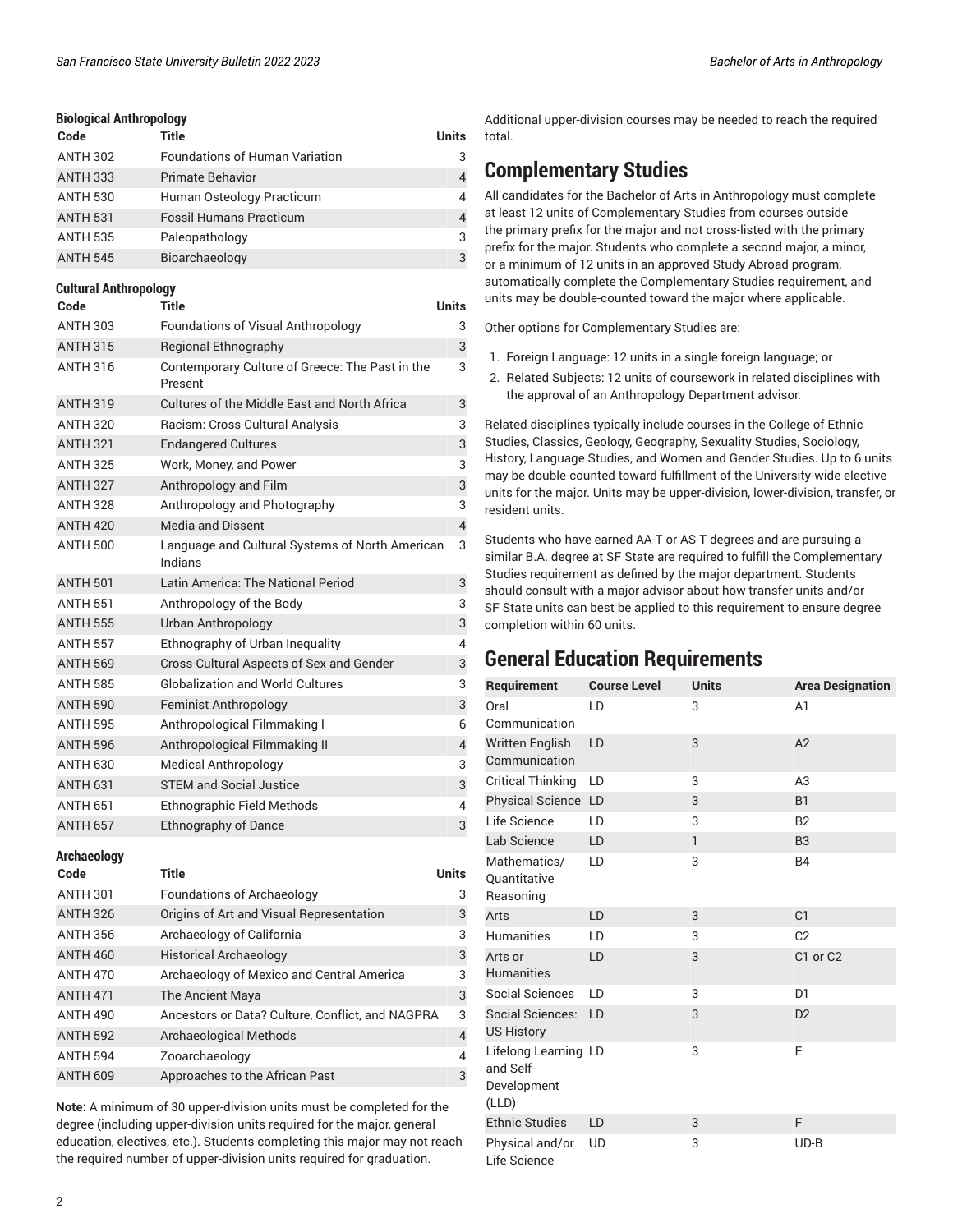|  |  |  |  |  | San Francisco State University Bulletin 2022-2023 |
|--|--|--|--|--|---------------------------------------------------|
|--|--|--|--|--|---------------------------------------------------|

| Arts and/or<br><b>Humanities</b>                                                                                                                                 | UD       | 3                       | $UD-C$      |  |
|------------------------------------------------------------------------------------------------------------------------------------------------------------------|----------|-------------------------|-------------|--|
| Social Sciences                                                                                                                                                  | UD       | 3                       | $UD-D$      |  |
|                                                                                                                                                                  |          | <b>SF State Studies</b> |             |  |
| Courses certified as meeting the SF State Studies<br>requirements may be upper or lower division in General<br>Education (GE), a major or minor, or an elective. |          |                         |             |  |
| American Ethnic LD or UD<br>and Racial<br><b>Minorities</b>                                                                                                      |          | 3                       | <b>AERM</b> |  |
| Environmental<br>Sustainability                                                                                                                                  | LD or UD | 3                       | <b>ES</b>   |  |
| Global<br>Perspectives                                                                                                                                           | LD or UD | 3                       | GP          |  |
| Social Justice                                                                                                                                                   | LD or UD | 3                       | SJ          |  |

Note: LD = Lower-Division; UD = Upper-Division.

# **First-Time Student Roadmap (4 Year)**

- 1. In order to choose your English Composition A2 course and your QR/Math B4 course, please complete the online advising activities at [writingadvising.sfsu.edu](https://writingadvising.sfsu.edu/) ([https://writingadvising.sfsu.edu/\)](https://writingadvising.sfsu.edu/) and [mathadvising.sfsu.edu](https://mathadvising.sfsu.edu/) ([https://mathadvising.sfsu.edu/\)](https://mathadvising.sfsu.edu/). Questions? Contact Gator [Smart](https://gatorsmartstart.sfsu.edu/) Start. ([https://gatorsmartstart.sfsu.edu/\)](https://gatorsmartstart.sfsu.edu/)
- 2. Select the row that matches your English course choice for A2.\*
- 3. Select the column that matches your QR/Math course choice for B4.
- 4. Click the Roadmap that lines up with your row and column.

For example, if you select ENG 104/ENG 105 and a multi-semester QR/ math sequence for your first year, then choose Roadmap D.

| <b>Course Choice</b>   | <b>One-Semester Course</b>                                                                                                                     | <b>Two-Semester</b><br><b>Sequence or Support</b><br>Course                                                                                      |
|------------------------|------------------------------------------------------------------------------------------------------------------------------------------------|--------------------------------------------------------------------------------------------------------------------------------------------------|
| <b>ENG 114</b>         | Roadmap A (http://<br>bulletin.sfsu.edu/<br>colleges/liberal-<br>creative-arts/<br>anthropology/ba-<br>anthropology/roadmap-<br>i-ii-eng/)     | Roadmap C (http://<br>bulletin.sfsu.edu/<br>colleges/liberal-<br>creative-arts/<br>anthropology/ba-<br>anthropology/roadmap-<br>iii-iv-eng/)     |
| <b>ENG 104/ENG 105</b> | Roadmap B (http://<br>bulletin.sfsu.edu/<br>colleges/liberal-<br>creative-arts/<br>anthropology/ba-<br>anthropology/roadmap-<br>i-ii-stretch/) | Roadmap D (http://<br>bulletin.sfsu.edu/<br>colleges/liberal-<br>creative-arts/<br>anthropology/ba-<br>anthropology/roadmap-<br>iii-iv-stretch/) |

\* Composition for Multilingual Students: If taking ENG 209 as your first English course, choose the ENG 114 row. If taking ENG 201 or ENG 212 for your first English course, choose the ENG 104/ENG 105 row.

### **SF State Scholars**

The San Francisco State Scholars program provides undergraduate students with an accelerated pathway to a graduate degree. Students in this program pursue a bachelor's and master's degree simultaneously. This program allows students to earn graduate credit while in their

junior and/or senior year, reducing the number of semesters required for completion of a master's degree.

This [roadmap](http://bulletin.sfsu.edu/colleges/liberal-creative-arts/anthropology/ba-anthropology/scholars-roadmap/) opens in a new tab. [\(http://bulletin.sfsu.edu/colleges/](http://bulletin.sfsu.edu/colleges/liberal-creative-arts/anthropology/ba-anthropology/scholars-roadmap/) [liberal-creative-arts/anthropology/ba-anthropology/scholars-roadmap/](http://bulletin.sfsu.edu/colleges/liberal-creative-arts/anthropology/ba-anthropology/scholars-roadmap/))

# **Transfer Student Roadmap (2 Year)**

For students with an AA-T in **Anthropology**. This [roadmap](http://bulletin.sfsu.edu/colleges/liberal-creative-arts/anthropology/ba-anthropology/aa-t-roadmap/) opens in a new [tab](http://bulletin.sfsu.edu/colleges/liberal-creative-arts/anthropology/ba-anthropology/aa-t-roadmap/) ([http://bulletin.sfsu.edu/colleges/liberal-creative-arts/anthropology/](http://bulletin.sfsu.edu/colleges/liberal-creative-arts/anthropology/ba-anthropology/aa-t-roadmap/) [ba-anthropology/aa-t-roadmap/\)](http://bulletin.sfsu.edu/colleges/liberal-creative-arts/anthropology/ba-anthropology/aa-t-roadmap/).

### **This degree program is an approved pathway ("similar" major) for students earning the ADT in Anthropology**

California legislation SB 1440 (2009) mandated the creation of the Associate Degree for Transfer (ADT) to be awarded by the California Community Colleges. Two types of ADTs are awarded: Associate in Arts for Transfer (AA-T) and Associate in Science for Transfer (AS-T).

Note: no specific degree is required for admission as an upper-division student. However, the ADT includes specific guarantees related to admission and graduation and is designed to clarify the transfer process and strengthen lower-division preparation for the major.

An ADT totals 60 units and in most cases includes completion of all lower-division General Education requirements and at least 18 units in a specific major. (The Biology, Chemistry, and Environmental Science AS-T degrees defer 3 units in lower-division GE area C and 3 units in lowerdivision GE area D until after transfer.) Students pursuing an ADT are guaranteed admission to the CSU if minimum eligibility requirements are met, though not necessarily to the CSU campus of primary choice.

Upon verification that the ADT has been awarded prior to matriculation at SF State, students are guaranteed B.A. or B.S. completion in 60 units if pursuing a "similar" major after transfer. Determinations about "similar" majors at SF State are made by faculty in the discipline.

Degree completion in 60 units cannot be guaranteed when a student simultaneously pursues an additional major, a minor, certificate, or credential.

A sample advising roadmap for students who have earned an ADT and continue in a "similar" major at SF State is available on the Roadmaps tab on the degree requirements page for the major. The roadmap displays:

- How many lower-division units required for the major have been completed upon entry based on the award of a specific ADT;
- Which lower-division requirements are considered complete upon entry based on the award of a specific ADT;
- How to complete the remaining 60 units for the degree in four semesters.

Students who have earned an ADT should seek advising in the major department during the first semester of attendance.

# **General Advising Information for Transfer Students**

1. Before transfer, complete as many lower-division requirements or electives for this major as possible.